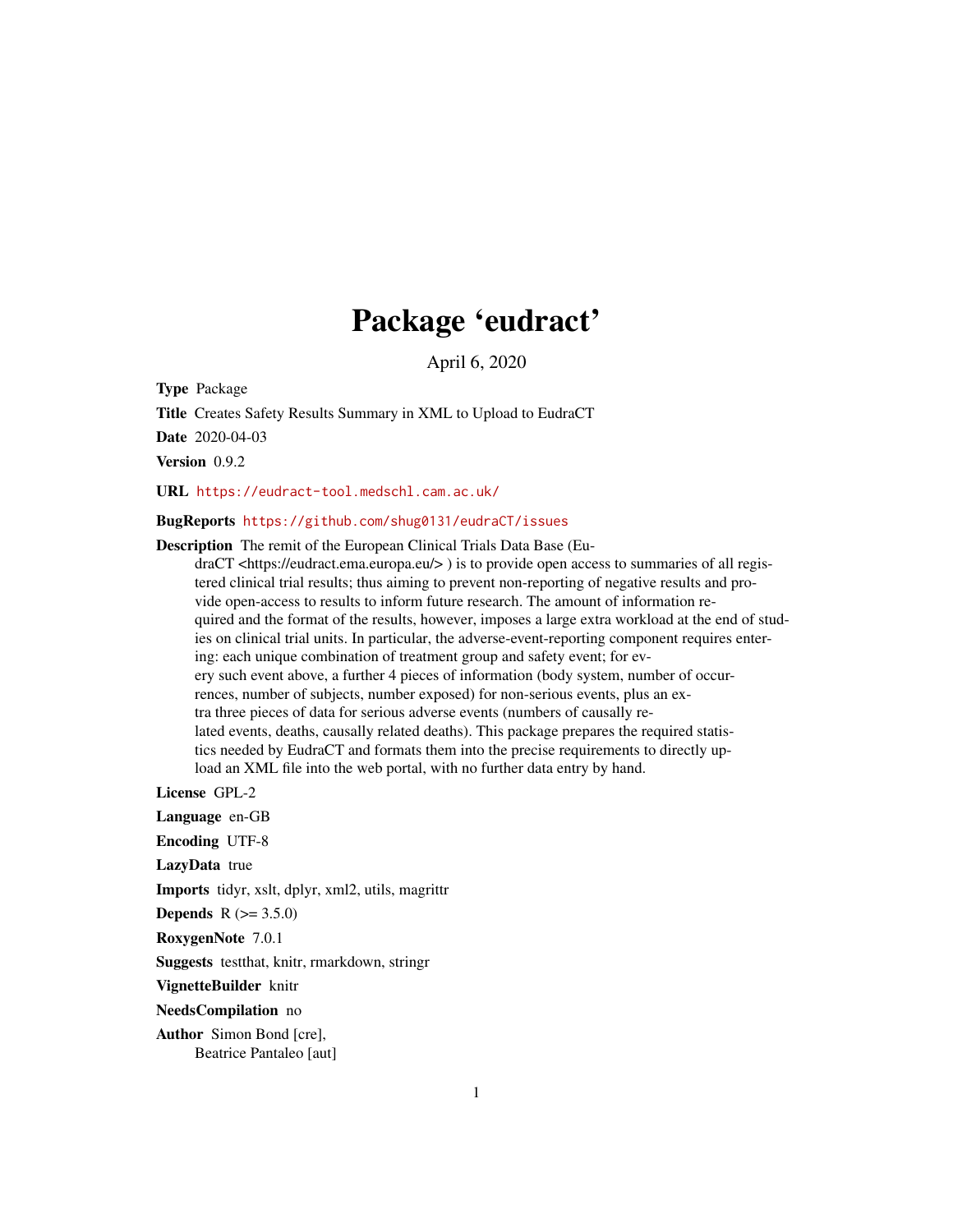<span id="page-1-0"></span>Maintainer Simon Bond <simon.bond@addenbrookes.nhs.uk>

Repository CRAN

Date/Publication 2020-04-06 11:42:06 UTC

# R topics documented:

#### **Index** [8](#page-7-0) **8**

create.safety\_summary *function that creates a safety\_summary object from individual data.frames*

# Description

function that creates a safety\_summary object from individual data.frames

# Usage

create.safety\_summary(group, non\_serious, serious)

#### Arguments

| group       | a data frame that contains the group-level statistics                  |
|-------------|------------------------------------------------------------------------|
| non_serious | a data frame that contains the non-serious term-group level statistics |
| serious     | a data frame that contains the serious term-group level statistics     |

# Value

a safety\_summary object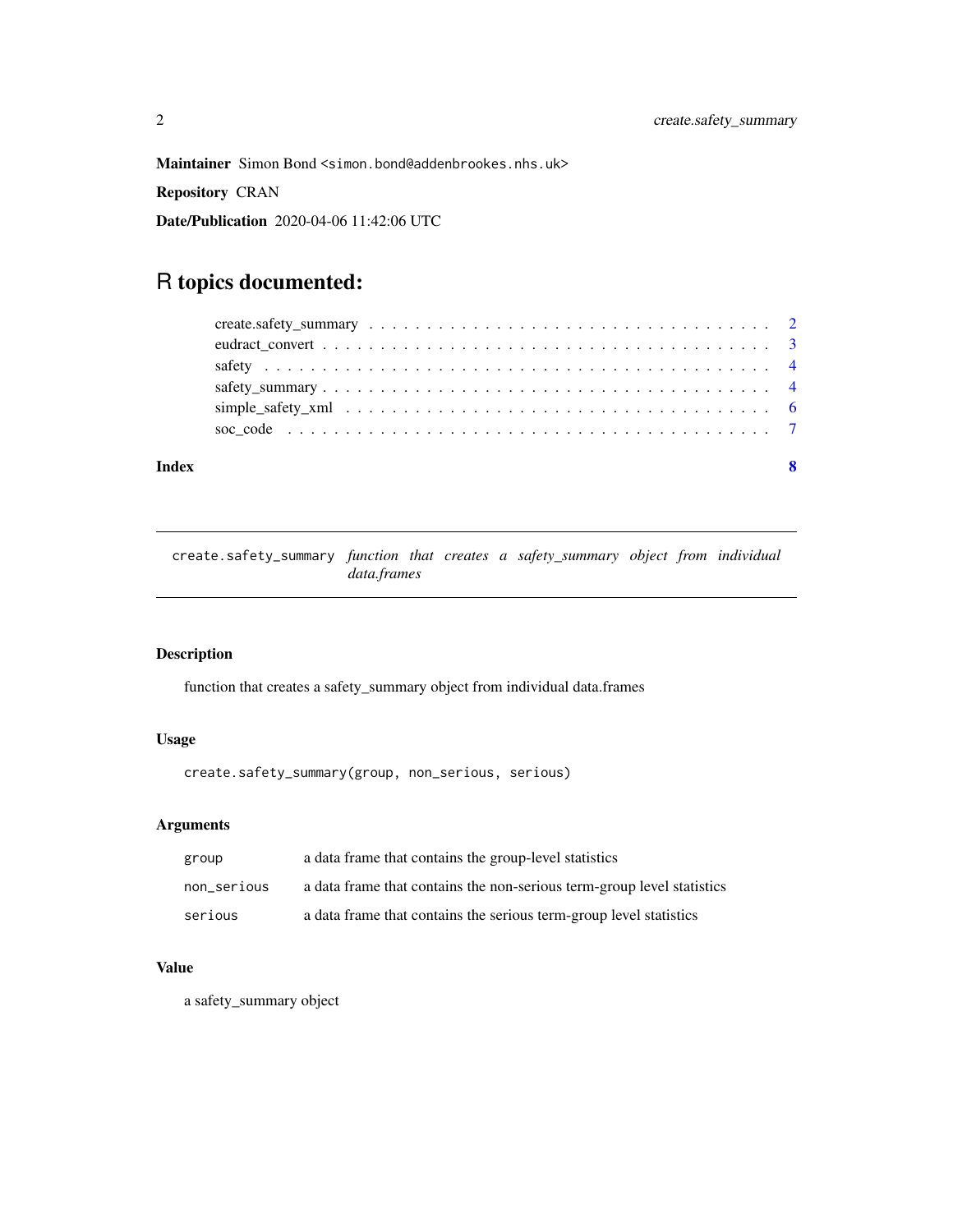<span id="page-2-1"></span><span id="page-2-0"></span>

# Description

applies a conversion using xslt from a simple xml file to a eudract compatible file, and checks against the schema

#### Usage

```
eudract_convert(
  input,
  output,
 xslt = system.file("extdata", "simpleToEudraCT.xslt", package = "eudract"),
  schema_input = system.file("extdata", "simple.xsd", package = "eudract"),
 schema_output = system.file("extdata", "adverseEvents.xsd", package = "eudract")
)
```
#### Arguments

| input         | a character string giving the file path to the simple xml file                                                                    |
|---------------|-----------------------------------------------------------------------------------------------------------------------------------|
| output        | a character string naming the output file.                                                                                        |
| xslt          | a character string giving the file path to the xslt script. Defaults to the script<br>provided in this package                    |
| schema_input  | a character string giving the file path to the schema for the simple xml file.<br>Defaults to the schema provided in this package |
| schema_output | a character string giving the file path to the schema. A copy was downloaded<br>and is provided in this package as the default.   |

#### Value

the output from the validation against the schema. A new file is created as a side-effect, which is suitable to upload into eudraCT.

#### See Also

[safety\\_summary](#page-3-1) [simple\\_safety\\_xml](#page-5-1)

#### Examples

```
safety_statistics <- safety_summary(safety,
                                    exposed=c("Experimental"=60,"Control"=67))
simple <- tempfile(fileext = ".xml")
eudract <- tempfile(fileext = ".xml")
simple_safety_xml(safety_statistics, simple)
eudract_convert(input=simple,
                output=eudract)
```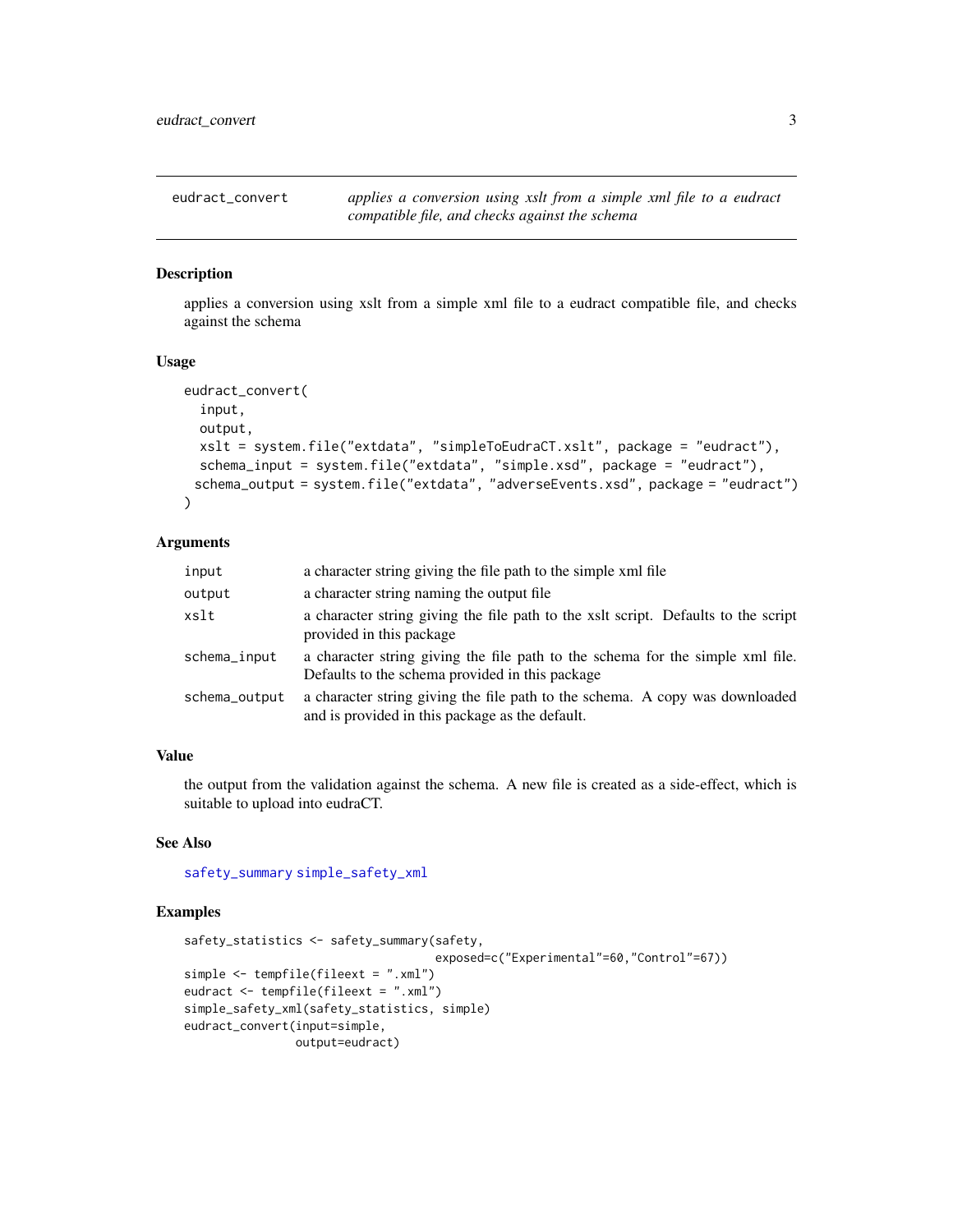<span id="page-3-2"></span><span id="page-3-0"></span>

#### Description

A dataset containing some example data of safety event in raw source format

#### Usage

safety

#### Format

a data frame with 8 columns and 16 rows

pt meddra preferred term code subjid a unique subject identifier related a logical indicating if the event is related to the treatment soc the meddra code for the System Organ Class fatal a numerical 0/1 to indicate if the event was fatal serious a numerical  $0/1$  to indicate if the event was serious group the treatment group for the subject term a text description of the event. Needs to be matching 1-1 with the pt code

#### Details

The data contains one row per patient-event. So the numbers exposed in each arm cannot be inferred from these data, as patients with no events will not be included in these data.

The variable names and formats are those required by [safety\\_summary](#page-3-1). The variable pt is not strictly required. An alternative to soc would be the equivalent character string from [soc\\_code](#page-6-1)

<span id="page-3-1"></span>safety\_summary *Calculate frequency tables from a rectangular data frame with one row per subject-event*

#### Description

Calculate frequency tables from a rectangular data frame with one row per subject-event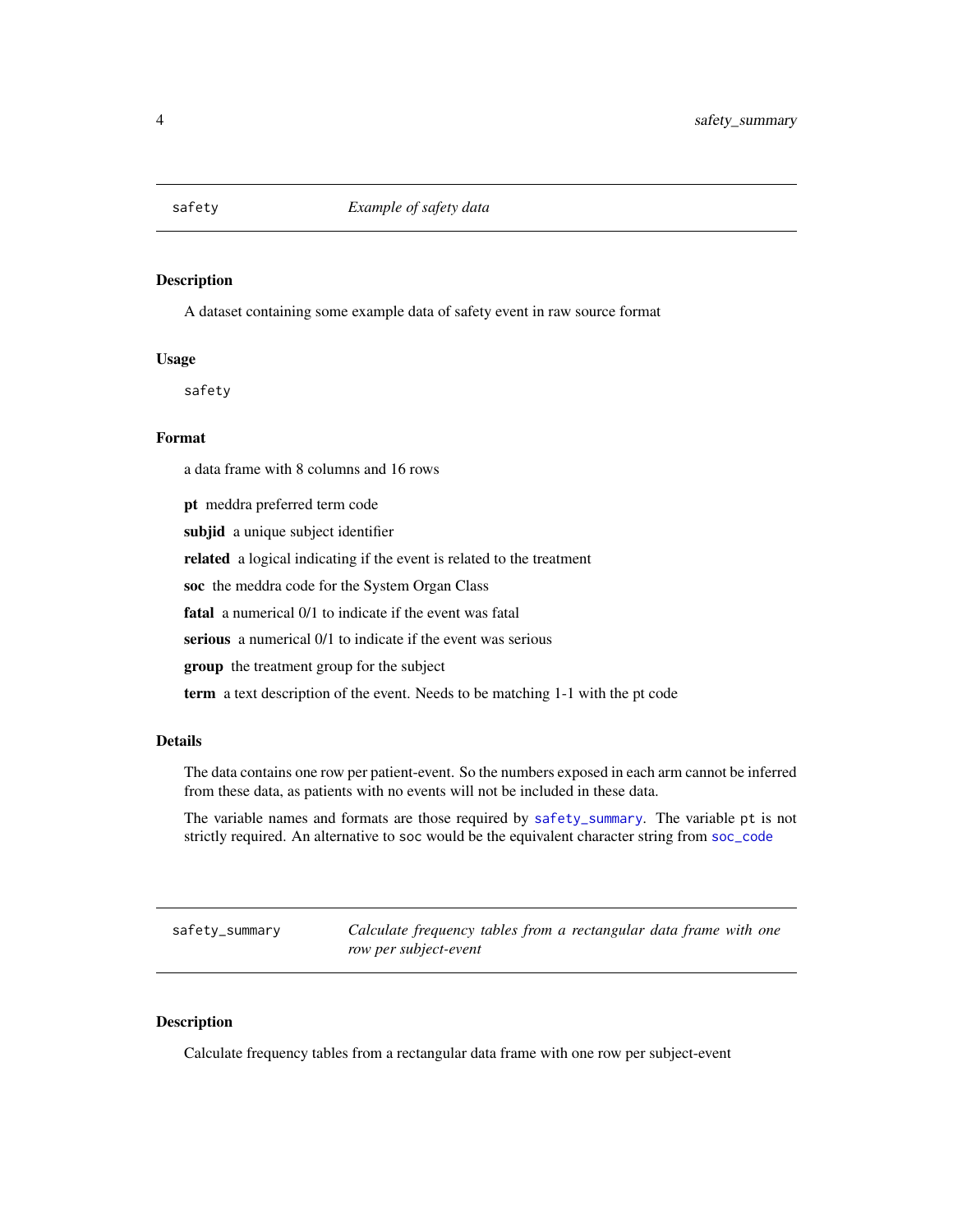<span id="page-4-0"></span>safety\_summary 5

#### Usage

```
safety_summary(
  data,
  exposed,
  excess\_deaths = 0,
  freq_threshold = 0,
  soc\_index = c("median", "soc\_term"))
```
# Arguments

data a data set containing the following columns: subjid, term, soc, serious, related, fatal, group. See [safety](#page-3-2) for more details.

exposed a numeric vector giving the numbers of subjects exposed in each group. This needs to be supplied directly by the user, and cannot be inferred from the input data with one row per patient-event. To ensure the ordering is correct either, name the vector with names matching the values in data\$group, or ensure that the data\$group is an ordered factor, or relying on alphabetical ordering of the values in data\$group

- excess\_deaths a numeric vector giving the number of extra deaths not reported within data. Defaults to 0.
- freq\_threshold a value on a percentage scale at which to remove events if the incidence falls below. Defaults to 0
- soc\_index a character vector either "meddra" or "soc\_term", which is used to identify if the soc variable in data gives the numerical meddra code or the description in English.

#### Value

a list of three dataframes: GROUP, SERIOUS, NON\_SERIOUS. Each contains the summary statistics required by EudraCT, and is suitable for export.

#### See Also

[eudract\\_convert](#page-2-1) [simple\\_safety\\_xml](#page-5-1)

#### Examples

```
safety_statistics <- safety_summary(safety,
                                    exposed=c("Experimental"=60,"Control"=67))
simple <- tempfile(fileext = ".xml")
eudract <- tempfile(fileext = ".xml")
simple_safety_xml(safety_statistics, simple)
eudract_convert(input=simple,
                output=eudract)
```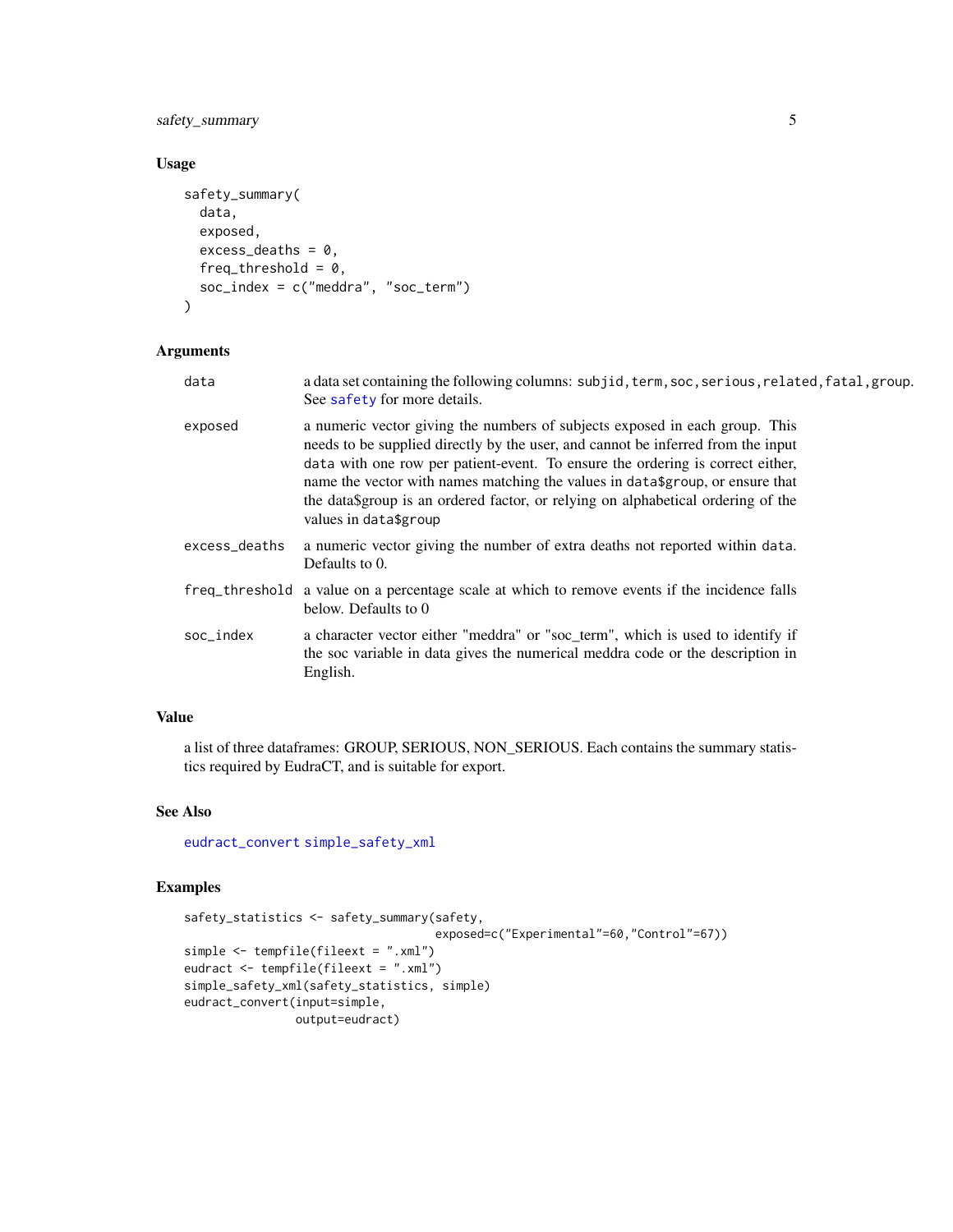<span id="page-5-1"></span><span id="page-5-0"></span>simple\_safety\_xml *creates a simple xml file from the input of a safety\_summary object*

#### Description

creates a simple xml file from the input of a safety\_summary object

# Usage

```
simple_safety_xml(
 x,
 file,
  schema = system.file("extdata", "simple.xsd", package = "eudract")
\lambda
```
#### Arguments

| X      | an object of class safety_summary, as created by safety_summary.                                                                    |
|--------|-------------------------------------------------------------------------------------------------------------------------------------|
| file   | a character string name the file to be created                                                                                      |
| schema | a character string giving the file path to the schema for the outputxml file. De-<br>faults to the schema provided in this package. |

#### Value

no output is returned, but a file is created as a side-effect.

# See Also

[eudract\\_convert](#page-2-1) [safety\\_summary](#page-3-1)

# Examples

```
safety_statistics <- safety_summary(safety,
                                    exposed=c("Experimental"=60,"Control"=67))
simple <- tempfile(fileext = ".xml")
eudract <- tempfile(fileext = ".xml")
simple_safety_xml(safety_statistics, simple)
eudract_convert(input=simple,
               output=eudract)
```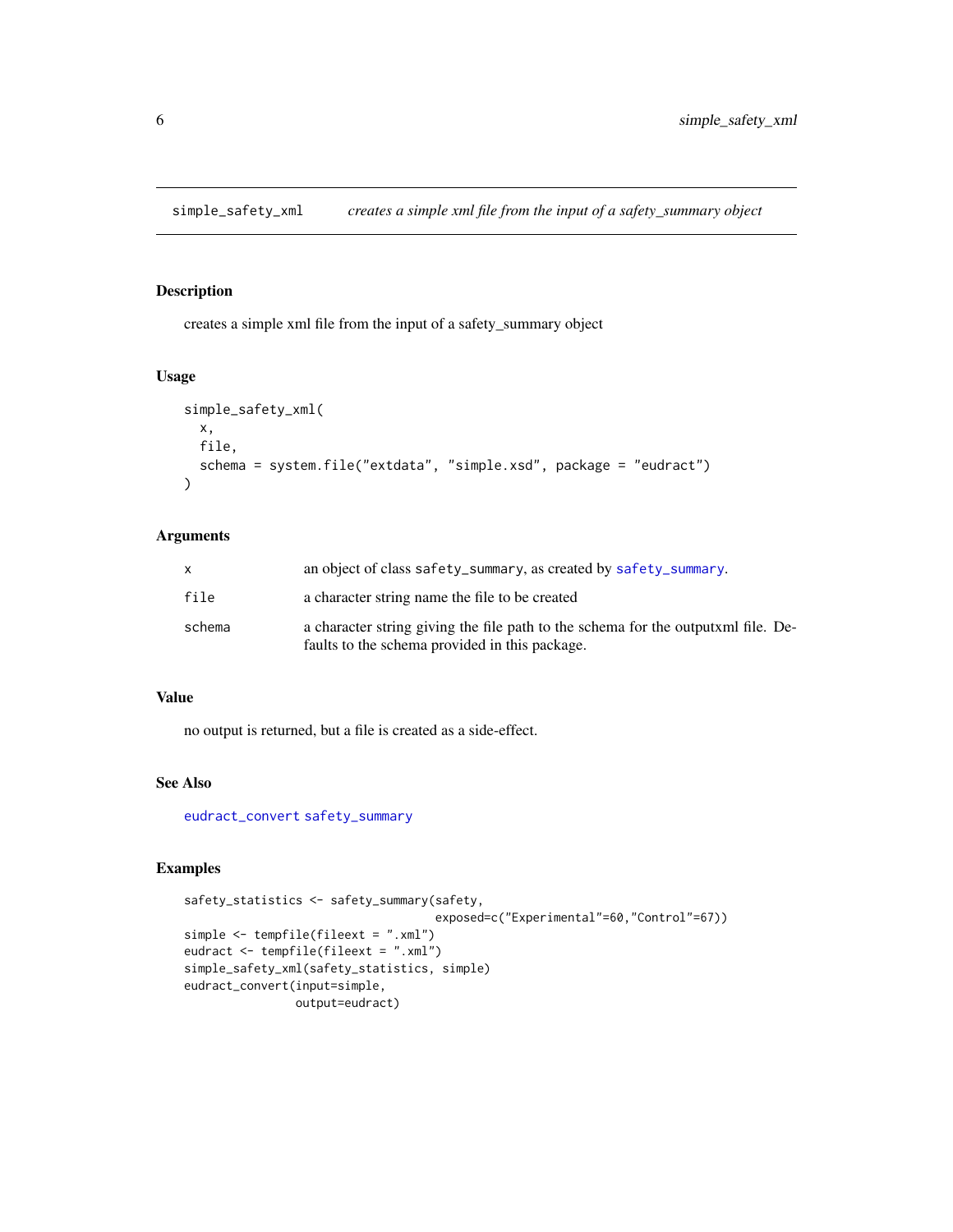<span id="page-6-1"></span><span id="page-6-0"></span>

# Description

A dataset containing text descriptions and medDRA and EudraCT codes for each system organ class

# Usage

soc\_code

#### Format

a data frame with 3 columns and 27 rows

soc\_term a text description eutctId the eudraCT coding meddra the meddra code

#### Source

<https://www.meddra.org/>, <https://spor.ema.europa.eu/rmswi/#/>